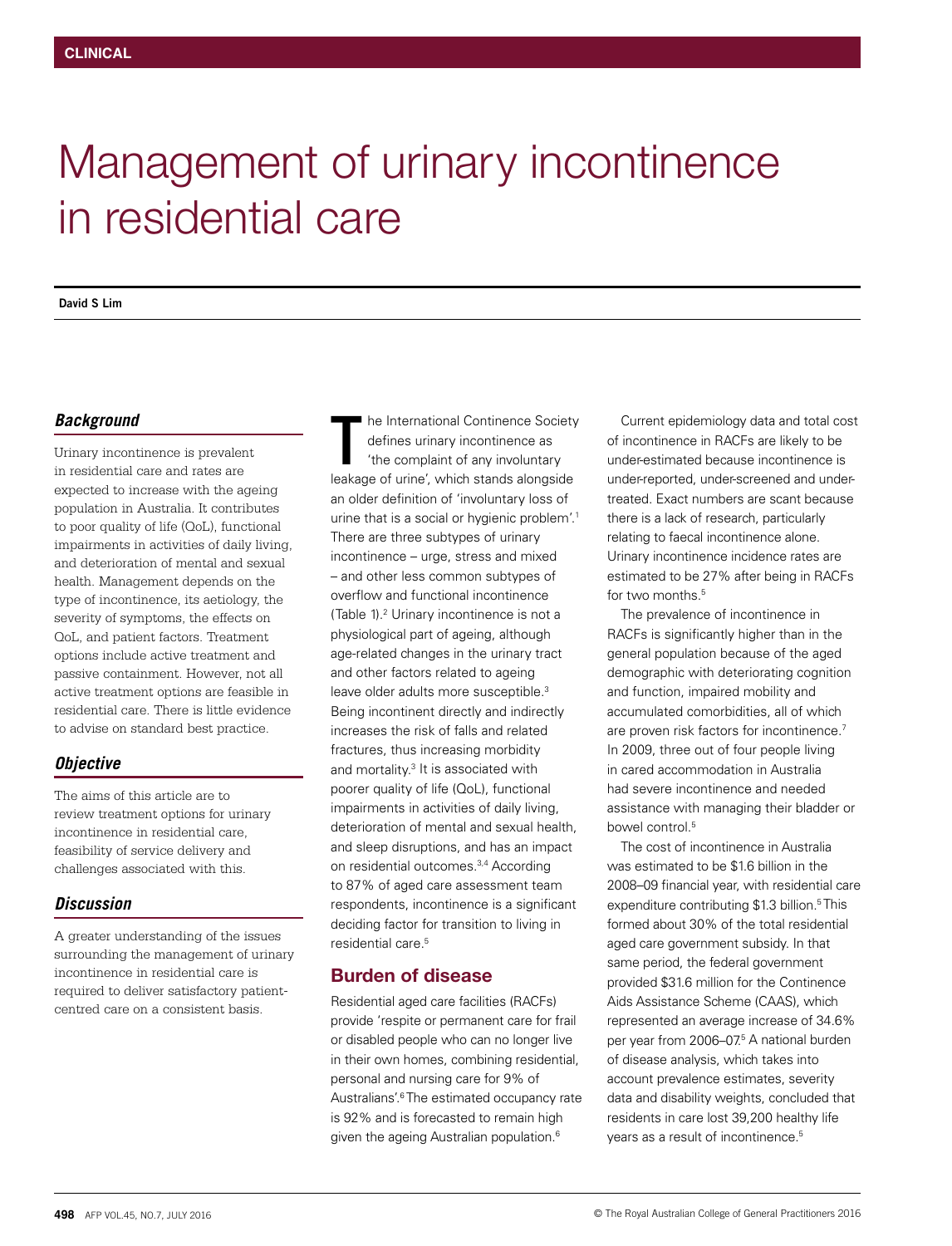| Table 1. Types of urinary incontinence <sup>1,2,8,23,24</sup> |                                                                                                                                                                                                                                                                                                                                                                 |                                                                                                                 |                                                                                                                                                                                                                        |  |  |
|---------------------------------------------------------------|-----------------------------------------------------------------------------------------------------------------------------------------------------------------------------------------------------------------------------------------------------------------------------------------------------------------------------------------------------------------|-----------------------------------------------------------------------------------------------------------------|------------------------------------------------------------------------------------------------------------------------------------------------------------------------------------------------------------------------|--|--|
| <b>Type</b>                                                   | <b>Symptoms</b>                                                                                                                                                                                                                                                                                                                                                 | Pathophysiology                                                                                                 | <b>Common aetiologies</b>                                                                                                                                                                                              |  |  |
| Urge                                                          | • Involuntary leakage accompanied by strong<br>desire to void $\pm$ frequency and nocturia<br>• Patient typically loses urine on the way to toilet<br>and certain activites (running water, cold weather,<br>etc) can trigger urine loss<br>• Volume of urine loss is variable                                                                                  | Detrusor overactivity or<br>instability                                                                         | • Urinary tract infection<br>Atrophic vaginitis, stroke<br>Spinal cord injury<br>٠<br>Parkinson's disease                                                                                                              |  |  |
| <b>Stress</b>                                                 | • Involuntary leakage due to increases in intra-<br>abdominal pressure on effort or exertion (eq on<br>laughing, sneezing, coughing and lifting)<br>Patient can usually predict which activities will<br>٠<br>cause leakage<br>In severe cases, it occurs with minimal activity<br>٠<br>(eg walking, standing from sitting) and limited<br>awareness of leakage | Pelvic floor/bladder neck<br>weakening or internal<br>sphincter dysfunction from<br>increased urethral mobility | • Childbirth<br>• Obesity<br>• Post-prostatectomy                                                                                                                                                                      |  |  |
| Mixed                                                         | • Involuntary leakage associated with features of<br>urgency and stress incontinence                                                                                                                                                                                                                                                                            | Combination of the above                                                                                        | • Combination of the above                                                                                                                                                                                             |  |  |
| Overflow (urinary<br>retention)                               | • Involuntary leakage with loss of fullness sensation<br>from an overdistended bladder<br>Associated with obstructive symptoms such as<br>٠<br>dribbling, hesitancy and poor stream<br>• Patient often feels that there is incomplete<br>bladder emptying<br>Tends to occur with post-void residual volumes<br>٠<br>of $>300$ mL                                | Overdistention of the bladder<br>from impaired detrusor<br>contractility or bladder outlet<br>obstruction       | • Anticholinergic agents<br>Benign prostatic hyperplasia<br>• Pelvic organ prolapse<br>Diabetes mellitus<br>٠<br>• Multiple sclerosis<br>Spinal cord injuries<br>• Faecal impaction<br>• Prostatomegaly or pelvic mass |  |  |

| Table 2. Assessment of urinary incontinence <sup>1</sup> |                                                                                                                                                                                                                                        |  |  |  |
|----------------------------------------------------------|----------------------------------------------------------------------------------------------------------------------------------------------------------------------------------------------------------------------------------------|--|--|--|
| <b>Stages of assessment</b>                              | <b>Summary of key points</b>                                                                                                                                                                                                           |  |  |  |
| History                                                  | Genitourinary system<br>٠<br>Sexual function<br>Other relevant medical history<br>• Medication history<br>Obstetric and menstrual history<br>• Social history<br><b>Functional status</b><br>Impact of incontinence on quality of life |  |  |  |
| Physical examination                                     | General status<br>Abdominal examination<br>Pelvic examination<br>Relevant neurological examination                                                                                                                                     |  |  |  |
| Initial tests                                            | Urinalysis<br>Bladder diarv<br>Renal function<br>Bladder scan estimating post-void residual urine<br>Cough stress test                                                                                                                 |  |  |  |
| Follow-up tests                                          | Imaging of pelvic and urinary tract with plain films, ultrasound,<br>computed tomography or magnetic resonance imaging<br>Endoscopy<br>Urodynamic testing                                                                              |  |  |  |

# Management of urinary incontinence

Management depends on the type of incontinence, its aetiology, the severity of symptoms, the effects on QoL and patient factors (eg cognition, functional status, medical history). As with other geriatric syndromes, the cause of urinary incontinence is often multifactorial and requires a comprehensive approach. A valuable online resource for general practitioners (GPs) that provides clinical guidelines for the assessment and management of urinary incontinence (*Medical care of older persons in residential aged care facilities* [the Silver book]) can be found on The Royal Australian College of General Practitioners (RACGP) website.<sup>8</sup> A summarised assessment of urinary incontinence is shown in Table 2.

A few practical points are worth reiterating – managing fluid and caffeine intake, treating constipation (given the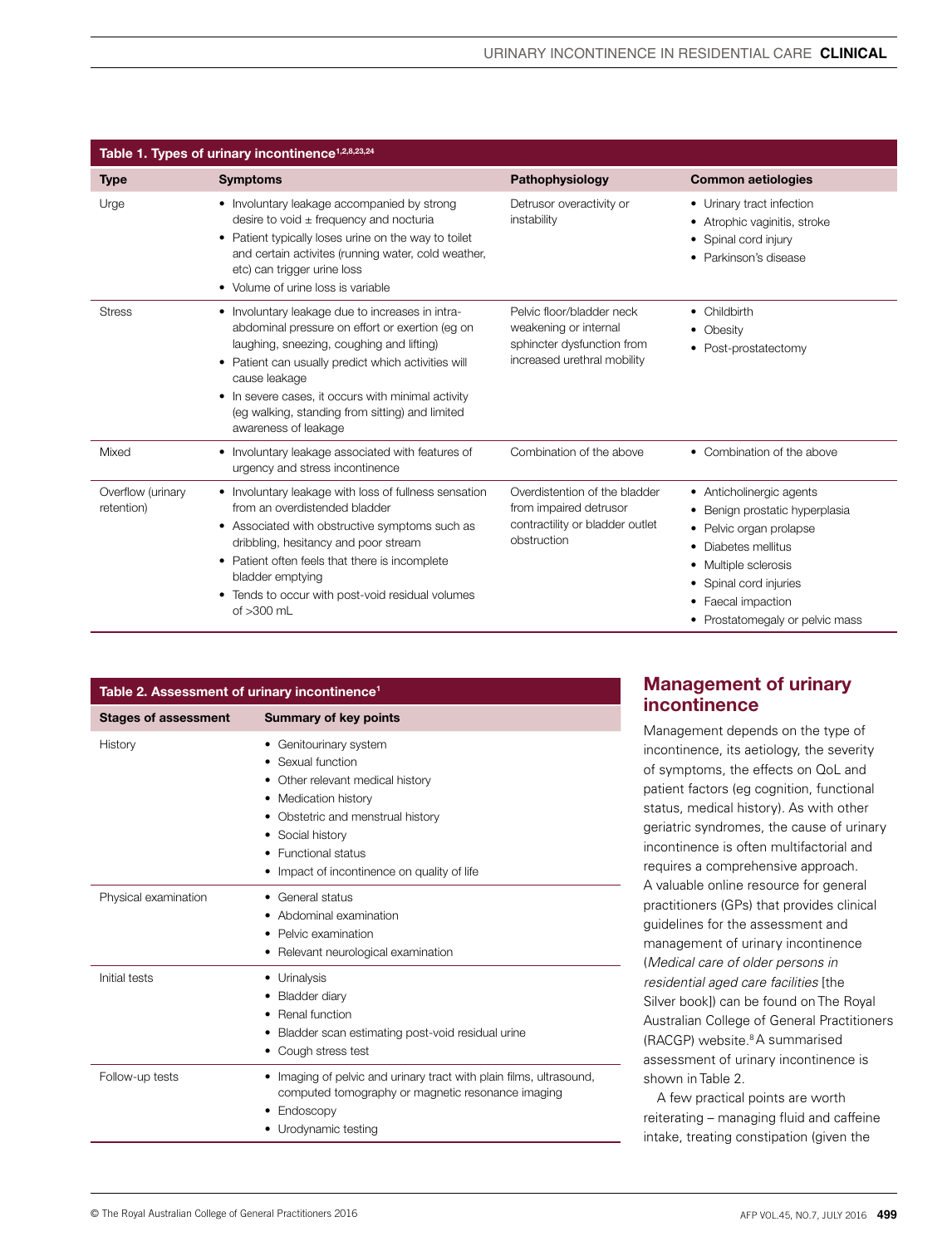complex interplay between bladder and bowel function) and minimising certain medications that can induce incontinence (eg diuretics, calcium channel blockers, alpha-adrenoceptor antagonists, antipsychotics, benzodiazepines, antidepressants and hormone replacement therapy).9

Urinary tract infections (UTIs) may lead to or worsen existing urinary incontinence, and thus should be treated appropriately with antimicrobials.<sup>10</sup> The challenge is often with diagnosis rather than treatment, given the low sensitivity and specificity rates of current diagnostic criteria for nursing home residents.1 Asymptomatic bacteriuria (ASB) is a common occurrence in RACFs and antimicrobial therapy does not result in improved outcomes.11 On the contrary, there is potential for harm from side effects of antimicrobials and the development of resistant organisms, thus treatment of ASB (unlike true UTIs) is not recommended<sup>11</sup>

# Considerations in residential care

Incontinence may be under-reported in RACFs because of deteriorating cognition or poor communication abilities. A large proportion of older people in Australia were born overseas, thus creating a cultural and language barrier. There is often an element of shame, fear and stigma associated with asking for assistance, particularly from unfamiliar carers.7 Continence care is a recognised activity that provokes anxiety among cognitively impaired residents.12

Care in Australian RACFs is provided by a total workforce of 133,000 employees; these are nurses (registered or endorsed) and personal care assistants,<sup>12</sup> many of whom are overseas-trained and bring along their own set of culturo-ethnic and professional diversities. There is often minimal formal education about incontinence and its management, which leads to varying levels of skill and experience. High turnover rates from difficulties in retaining skilled staff lead to carers being unfamiliar with their working

environment and also to vulnerable residents having to adapt to frequent personnel changes. In the past decade, the number of full-time care staff in RACFs has increased by 25%, but registered nurse employment has decreased by an alarming 14%.13

As part of a government initiative, specialised assessment tools, which are readily available online, have been developed; these consist of a continence screening form, management flow chart, bladder and bowel charts, assessment and care plan, and continence review form.12 These tools are evidence-based, comply with professional and accreditation standards, and have recently been

evaluated to be well received by residential care staff.12

The various treatment options for incontinence (Table 3, Box 1) may not apply to all residents in the residential care setting. Very few studies have looked at the efficacy of active treatment options in the residential care setting, but it seems that toileting assistance programs have the most promise in reducing incontinence.14 However, this can be a labour-intensive approach – a compliance rate of 61% was reported in one trial<sup>15</sup> with rates likely to be poorer outside the trial period. Implementing a toileting program and maintaining accurate voiding records remain the biggest

| Treatment options* |                         |                                                                             |  |  |
|--------------------|-------------------------|-----------------------------------------------------------------------------|--|--|
| Active treatment   | Lifestyle interventions | Weight loss, smoking cessation, fluid<br>reduction, constipation management |  |  |
|                    | Physical therapies      | Pelvic floor muscle training and                                            |  |  |

Table 3. Overview of treatment options for urinary incontinence<sup>1,2,14,16</sup>

|             | Physical therapies                                                             | Pelvic floor muscle training and<br>vaginal cones                                                                                      |
|-------------|--------------------------------------------------------------------------------|----------------------------------------------------------------------------------------------------------------------------------------|
|             | Behavioural therapies                                                          | Bladder training, prompted or<br>scheduled voiding                                                                                     |
|             | Mechanical devices                                                             | Continence pessaries, urethral plugs                                                                                                   |
|             | <b>Medications</b>                                                             | Anticholinergic agents, alpha or beta<br>adrenoceptor agonists, serotonin-<br>norepinephrine reuptake inhibitors,<br>botulinum toxin A |
|             |                                                                                | For women: intravaginal topical<br>oestrogen                                                                                           |
|             |                                                                                | For men: alpha adrenoceptors<br>antagonists, 5-alpha reductase<br>inhibitors                                                           |
|             | Electrical or magnetic stimulation                                             | Targeting posterior tibial nerve or<br>sacral nerve                                                                                    |
|             | Minimally invasive procedures                                                  | Radiofrequency denaturation of<br>the urethra, injection of periurethral<br>bulking agents                                             |
|             | Surgery                                                                        | For women: sling procedures,<br>colposuspension, urethropexy                                                                           |
|             |                                                                                | For men: prostatectomy, artificial<br>urinary sphincter, male sling                                                                    |
| Passive     | Pads - disposable or reusable                                                  | Urinals                                                                                                                                |
| containment | Catheters - urethral or suprapubic                                             | <b>Bedpans</b>                                                                                                                         |
|             | Condom drainage                                                                | Commodes                                                                                                                               |
|             | Bed protection products                                                        |                                                                                                                                        |
|             | *Specific treatment options may not apply to all types of urinary incontinence |                                                                                                                                        |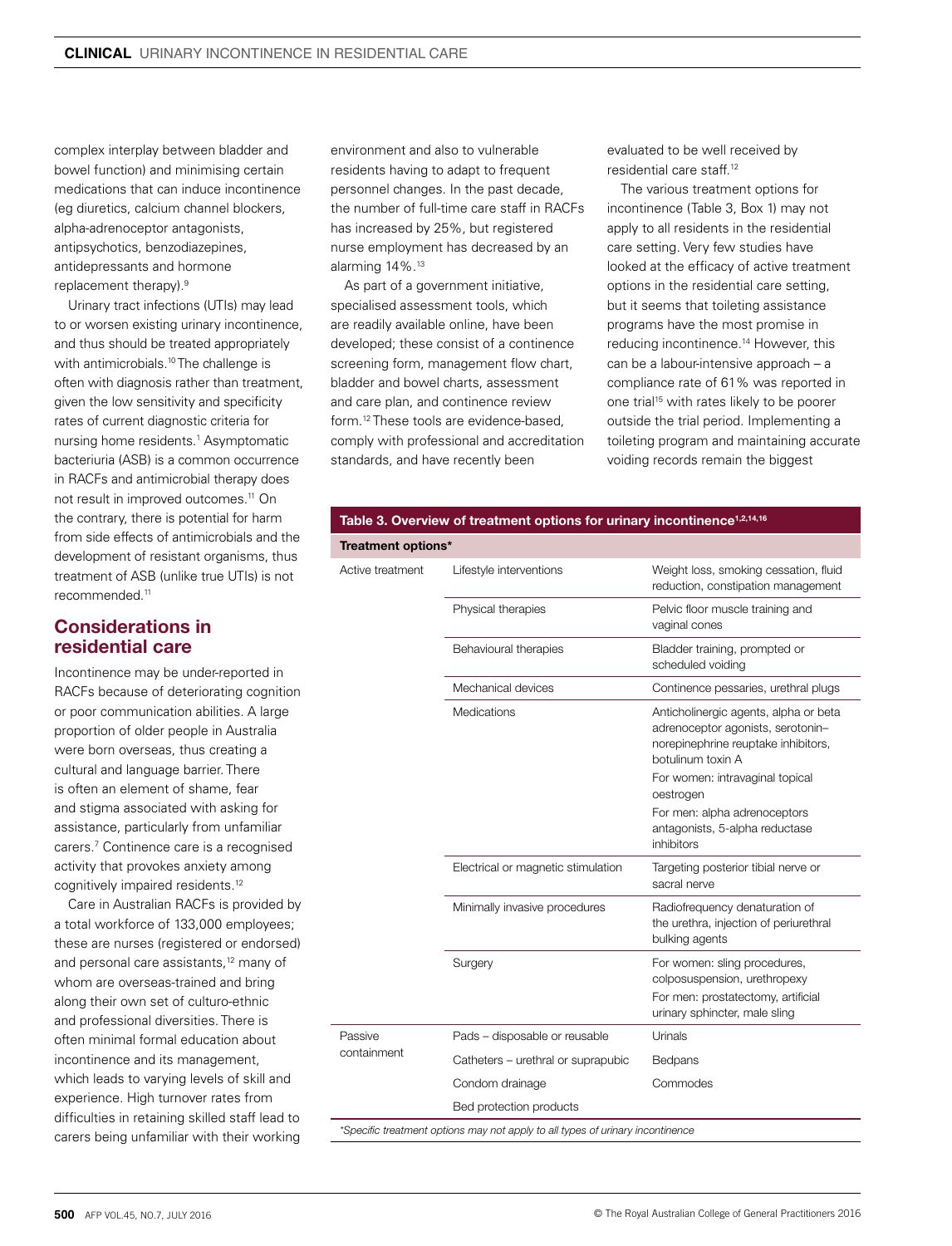### Box 1. Indications for specialist care referral<sup>24,2</sup>

#### Clinical conditions

- Haematuria
- Suspected pelvic mass or urogenital fistulae
- Symptomatic prolapse
- Palpable bladder after voiding
- Persistent pelvic pain
- Suspected neurological disease
- Voiding difficulty
- Previous continence surgery or pelvic cancer surgery
- Poor response to conservative management
- Unclear type/diagnosis of incontinence

## Patient factors to consider

- Severity of symptoms
- Psychosocial impact of symptoms • Likelihood of future improvement with therapy
- Goals and treatment preferences
- General fitness for invasive procedures

challenges for carers.15 Poor access to ancillary continence services (eg nursing, physiotherapy) further compounds the problem. Although there is some early promise, there remains an insufficient body of evidence to suggest that bladder training should be mandatory treatment for urinary incontinence.<sup>16</sup>

For women, in general, pelvic floor muscle training (PFMT) remains firstline treatment for urinary incontinence and can improve urinary symptoms and QoL.17 However, those with cognitive and functional impairment in RACFs may struggle to perform PFMT. The majority of trials for PFMT revolve around the perinatal period, and few studies have focused on geriatric patients, particularly those living in residential care settings.<sup>16</sup> There is a lack of good-quality evidence that PFMT makes a positive difference when it is added to another active treatment for all types of urinary incontinence in women.<sup>18</sup>

A systematic review investigating the management of incontinence in residential care found that non-invasive methods involving toileting and use

of pads were common management approaches; no studies aimed at maintaining continence.<sup>19</sup> This speaks about the perceived irreversibility of the condition, which unfortunately is often the case in residential care where researchers and clients both seem to have accepted this.<sup>712</sup> Goals of continence care needs to be discussed with the resident or a surrogate decision maker, taking into account what is practically feasible for carers to provide.

In a comparative study of residents, family members and nursing staff. residents preferred medications to diapers, keeping in line with reported wishes of 'feeling dry, being natural, not causing embarrassment, being easy and not resulting in dependence'.<sup>20</sup> In this case, the old adage of 'start low, go slow' should prevail, given the potential for side effects in this already vulnerable population. Anticholinergics can cause confusion, dry mouth and constipation, and can interfere with the positive effects of cholinesterase inhibitors used for the treatment of dementia. The 'new kid on the block' that has yet to receive government subsidy is mirabegron, a beta-3 adrenoceptor agonist that relaxes the detrusor smooth muscle, thus increasing bladder capacity. It is as effective as anticholinergics and has a more favourable side effect profile, but it should not be used in severe or uncontrolled hypertension.<sup>21</sup>

Invasive procedures for diagnostic or therapeutic purposes remain unpopular among residents in RACFs. Detailed discussions about potential benefits versus the likelihood of adverse outcomes need to be conducted prior to making such decisions.

It remains crucial that, whenever possible, a resident is able to decide on their preferred treatment. In RACFs, facility staff add a different dimension to the equation. This could involve different levels of the organisation, from executive management with particular financial and regulatory interests, clinical managers who have performance indices to comply

with, and carers who themselves are of varying levels of skill and experience. Often, a patient's preference on continence care is sidelined for practicality of care to be provided on a daily basis.

RACFs abide by a government-funding model that 'incentivises higher levels of incontinence' causing some staff to focus on 'securing funding and avoiding sanctions' rather than providing optimal care.<sup>22</sup> Over-reporting of incontinence rates during particular assessment periods for funding is prevalent.<sup>22</sup> A change from 'rewarding' higher rates of incontinence to supporting efforts made to improve continence and manage incontinence is warranted.

## **Conclusion**

Urinary incontinence in RACFs is prevalent and remains a challenge to manage. The dearth of research provides much ambiguity about best standard practice and more high-quality studies are needed to support implementation of treatment options. For the medical practitioner involved, an appreciation of various factors and factions in RACFs will increase the chances of success in providing satisfactory care.

#### Author

David S Lim MBBS, Continence Fellow, Geriatrics Department, Eastern Health, Vic. davidlimsernaun@yahoo.com Competing interests: None. Provenance and peer review: Not commissioned, externally peer reviewed.

#### Acknowledgements

I would like to thank Dr Jonathan Marriott and Dr Serena Wong (both consultant geriatricians, Eastern Health, Vic) for providing editorial support in preparing this manuscript.

#### References

- 1. Abrams P Andersson KE, Birder L, et al. Fourth international consultation on incontinence recommendations of the International Scientific Committee: Evaluation and treatment of urinary incontinence, pelvic organ prolapse, and fecal incontinence. Neurourol Urodyn 2010;29(1):213–40.
- 2. Hersh L, Salzman B. Clinical management of urinary incontinence in women. Am Fam Physician 2013;87(9):634–40.
- 3. Chiarelli P. Continence assessment in residential aged care. Australas J Ageing 2011;30(1):2.